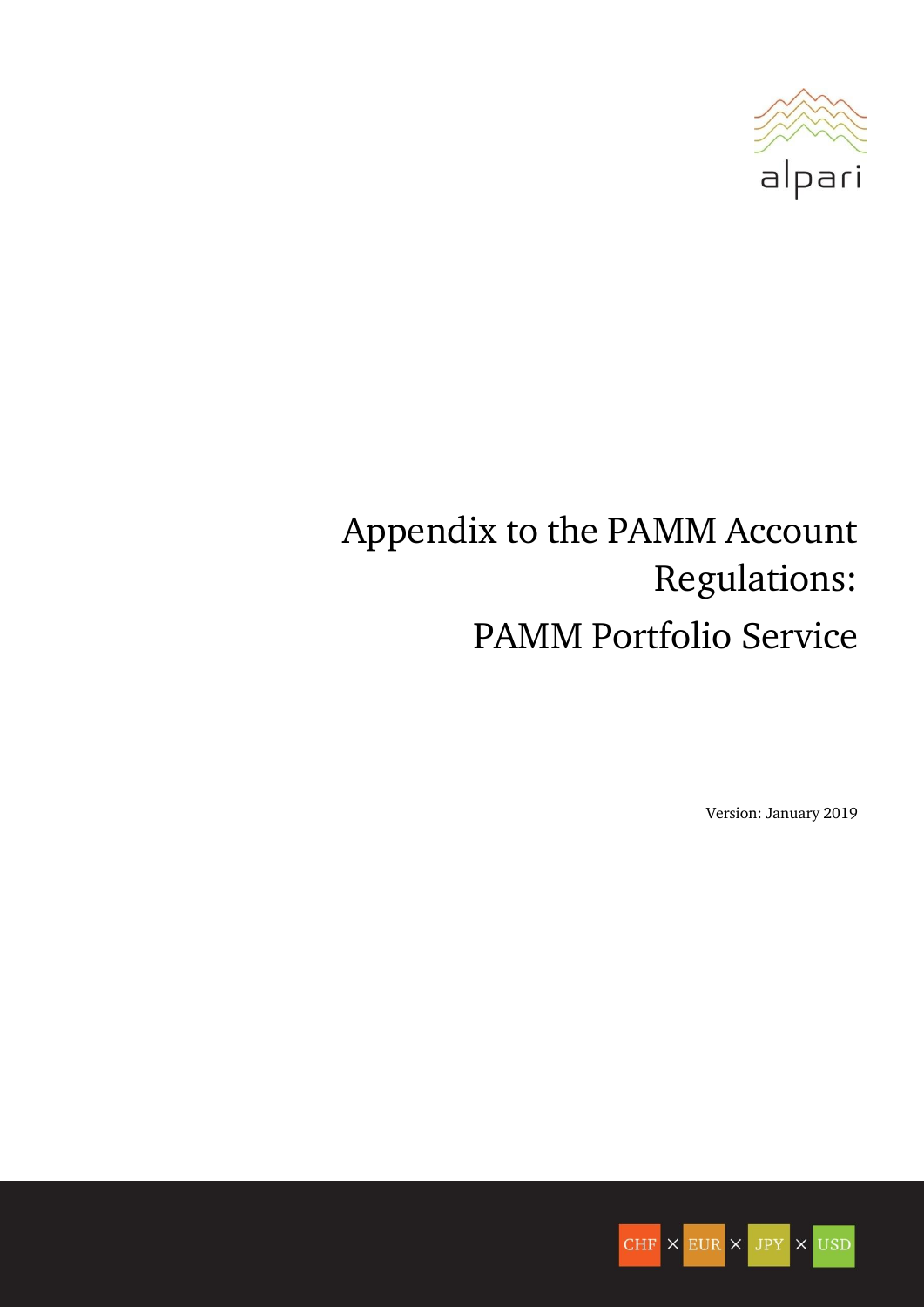| 2. Characteristics of PAMM Portfolios<br>3. PAMM Portfolio Rollovers<br>4. Deposit of Funds to the Portfolio Investment Account<br>5. Withdrawing Funds from the Portfolio Investment Account<br>6. Calculations and Transfers on PAMM Portfolios and Investment Accounts<br>7. Obligations of the Manager, Investor and Manager's Partner<br>8. PAMM Portfolio Liquidation<br>9. Portfolio Investment Account Expiration<br>10. Effective Duration and Amendments<br>11. Risks<br>12. Miscellaneous | 1. General Provisions | 3  |
|------------------------------------------------------------------------------------------------------------------------------------------------------------------------------------------------------------------------------------------------------------------------------------------------------------------------------------------------------------------------------------------------------------------------------------------------------------------------------------------------------|-----------------------|----|
|                                                                                                                                                                                                                                                                                                                                                                                                                                                                                                      |                       | 3  |
|                                                                                                                                                                                                                                                                                                                                                                                                                                                                                                      |                       | 4  |
|                                                                                                                                                                                                                                                                                                                                                                                                                                                                                                      |                       | 5  |
|                                                                                                                                                                                                                                                                                                                                                                                                                                                                                                      |                       | 5  |
|                                                                                                                                                                                                                                                                                                                                                                                                                                                                                                      |                       | 6  |
|                                                                                                                                                                                                                                                                                                                                                                                                                                                                                                      |                       | 7  |
|                                                                                                                                                                                                                                                                                                                                                                                                                                                                                                      |                       | 8  |
|                                                                                                                                                                                                                                                                                                                                                                                                                                                                                                      |                       | 9  |
|                                                                                                                                                                                                                                                                                                                                                                                                                                                                                                      |                       | 9  |
|                                                                                                                                                                                                                                                                                                                                                                                                                                                                                                      |                       | 9  |
|                                                                                                                                                                                                                                                                                                                                                                                                                                                                                                      |                       | 10 |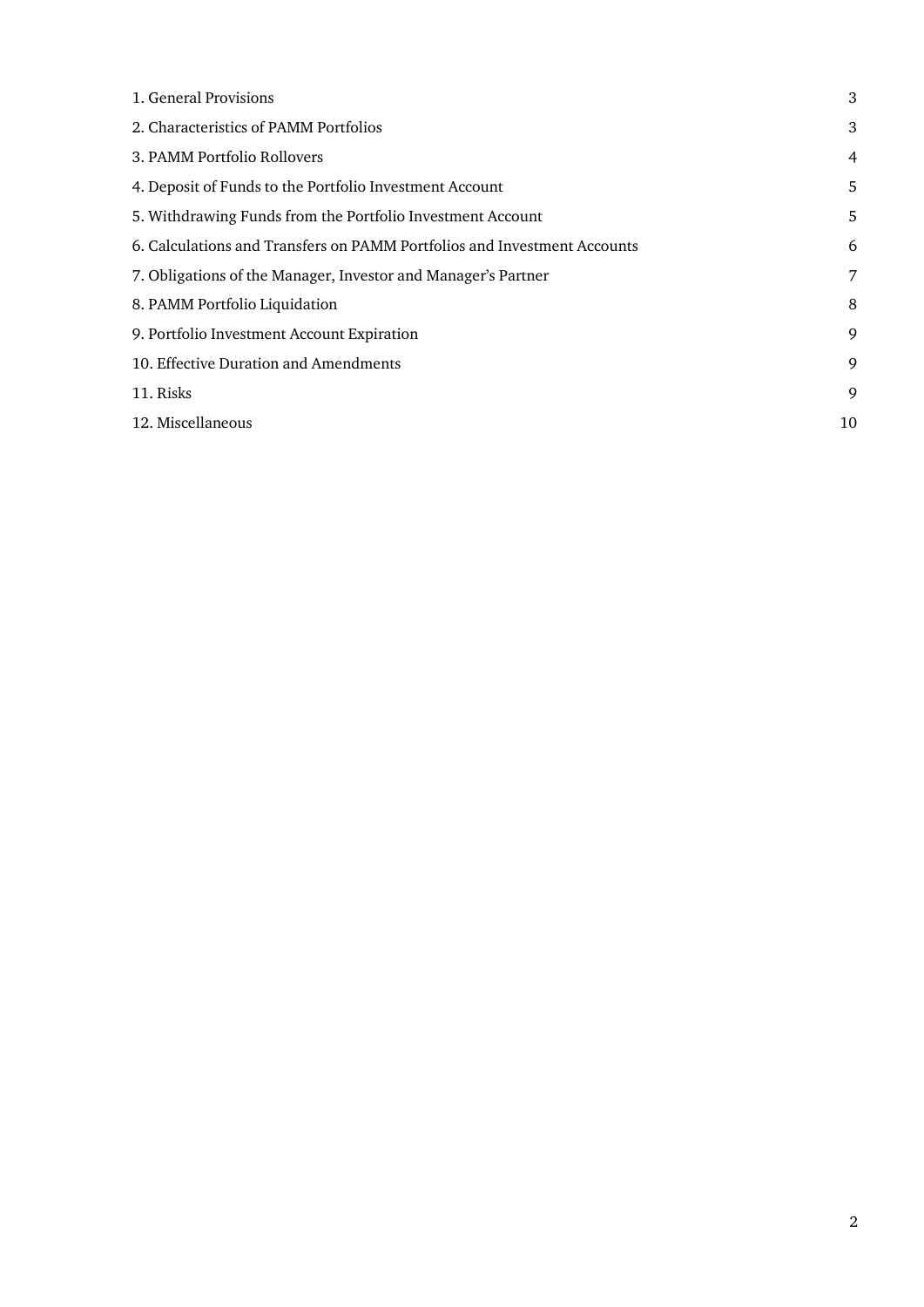## <span id="page-2-0"></span>**1. General Provisions**

1.1. This appendix to the PAMM Account Regulations defines the terms and conditions under which ALPARI LIMITED (the "Company") provides the PAMM Portfolio service to clients. The counterpart to these Regulations are the Regulations on the Provision of the PAMM Service.

1.2. The PAMM Portfolio service is designed to combine Investors investment accounts into a single Portfolio Investment Account consisting of PAMM Portfolios and/or for the transfer of Portfolio Investment Accounts to PAMM Portfolio managers ("Managers") to undertake investment activities with PAMM Accounts in the interest of investors.

1.3. The Manager is an agent of the Investor in relation to the Investment Account and does not provide trust management of the Investor's funds.

1.4. Only the Manager can undertake investment activities on the PAMM Portfolio.

1.5. Only the Investor in the PAMM Portfolio can deposit/withdraw funds to/from the Portfolio Investment Account.

1.6. All calculations, both on PAMM Portfolios and Investment Accounts, as well as the transfer of all types of compensation to the Manager and Manager's Partners are carried out by the Company.

1.7. Only the Manager may submit a claim to the Company regarding the failure to fulfill or the improper fulfillment of any obligations related to investment activities on the Portfolio.

1.8. The Company shall keep the personal information of Investors, Managers, and Partners confidential and shall not release it to third parties.

1.9. If a Manager of one PAMM Account which is part of a PAMM Portfolio submits a claim relating to trading operations, deposit and withdrawal requests on the Portfolio concerned will not be processed until a decision has been reached regarding the disputed operation(s).

# <span id="page-2-1"></span>**2. Characteristics of PAMM Portfolios**

2.1. As a guarantee to observe Investors' interests, the Manager must be an Investor in his/her own PAMM Account. This is accomplished through the introduction of a fixed investment of funds in their own portfolio investment account which cannot be withdrawn.

2.2. When the PAMM Portfolio is created and activated, the Manager's fixed investment is transferred to the Portfolio Investment Account.

2.3. The Manager's fixed investment in the Portfolio Investment Account is returned only when the PAMM Portfolio is liquidated.

2.4. When creating a PAMM Portfolio and transferring their fixed investment to the account, a Manager must determine the visibility of the PAMM portfolio:

- a. Public PAMM Portfolios appear in the full list of Portfolios on the site, and their monitoring becomes visible to all, plus a dedicated thread in the forum is created for the PAMM Portfolio. The creation of a public PAMM Portfolio requires the Manager to specify a nickname and password on the Company's forum.
- b. A private PAMM Portfolio cannot subsequently be made public.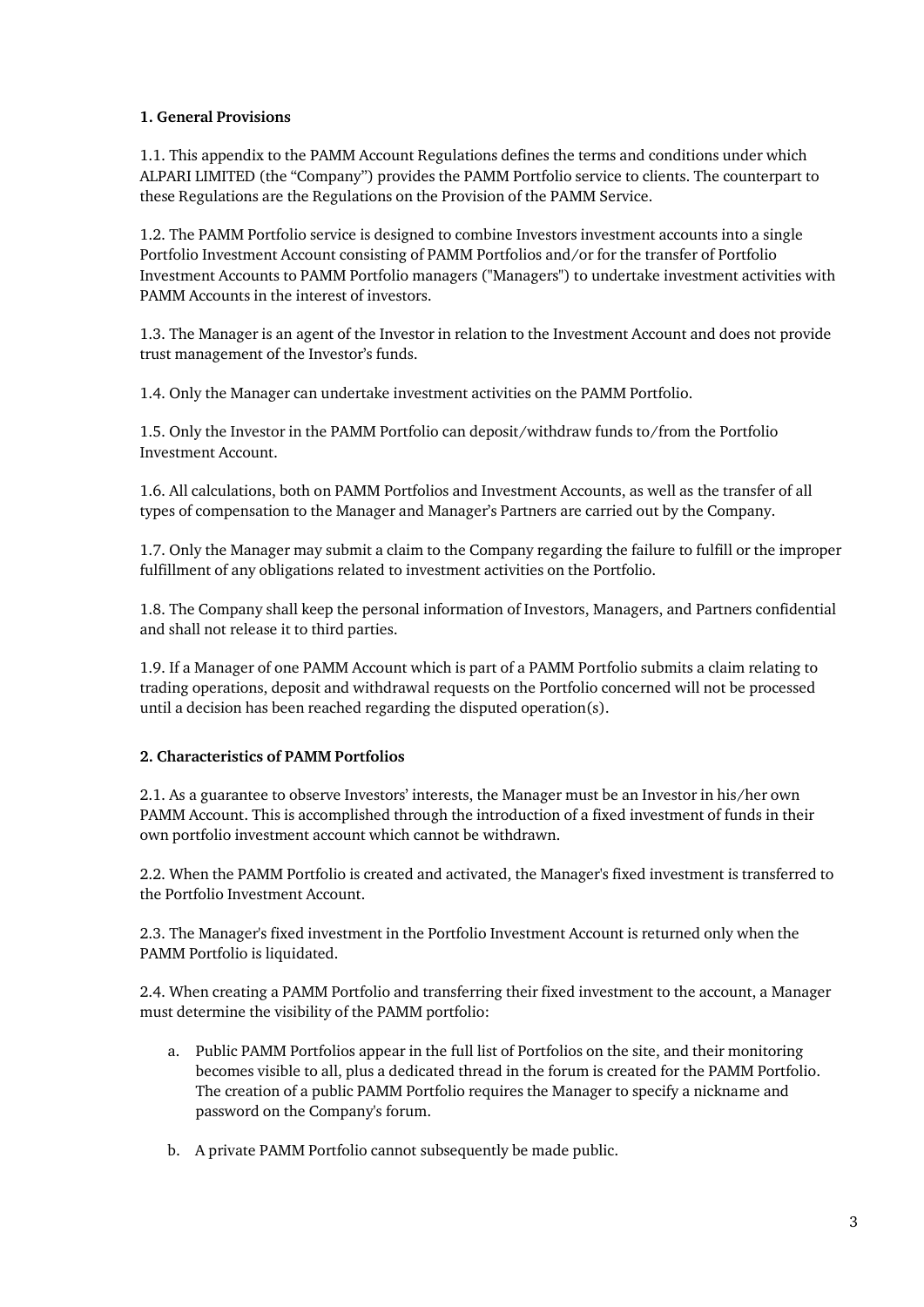2.5. To allow the creation of Portfolio Investment Accounts and deposits from Investors to PAMM Portfolios, the Manager must make an appropriate request and verify their client registration information. The requirement for verifying this information is published on the Company's website.

2.6. The PAMM Portfolio Manager's compensation is set by the Company at 15% of the profit of the PAMM Portfolio.

2.7. The trading interval on the Portfolio Investment Account is counted from the date of the account creation. The trading interval is equal to three calendar months. The end of one trading interval implies the start of the next trading interval.

2.8. The creation of Portfolio Investment Accounts does not bind the Manager and Investor and under no circumstances leads to the conclusion of a contract.

2.9. The Company reserves the right to reject investments in PAMM Portfolios from the Manager's myAlpari in the following circumstances:

- a. when fraudulent activity is suspected;
- b. when the forum rules are not observed;
- c. when there is not enough activity on the Portfolio's discussion thread in the forum;
- d. when the Company's request to change a nickname or PAMM Portfolio name which contains obscene language or any elements that are insulting in nature, including racial, religious, nationalistic and ethnic slurs, are not fulfilled;
- e. in case of existing details approved for a manager's myAlpari to attract investors, the same details (and those of family members and affiliated persons) will not be approved. Detection of any overlap of a manager's details (passport details, address, e-mail, telephone, etc.) with other clients applying solely for the proposal will result in the latter's application being rejected.
- f. other reasons (including without prior warning or explanation).

2.10. The Company reserves the right, at its sole discretion, to limit the number of PAMM accounts on any one portfolio as well as the amount of funds on a PAMM account and a manager's share of PAMM accounts in a PAMM portfolio.

2.11. The name and description of a PAMM Portfolio must not contain any of the following elements: obscene language or any elements that are insulting in nature, including racial, religious, nationalistic and ethnic slurs; guarantees of profits or other promises; direct or indirect references to the advertisements of competing companies; the word "Alpari"; the names of government officials and agencies; references to gambling or financial pyramid schemes; any hyperlinks; and the names of PAMM Accounts or PAMM Portfolios of other managers if such a reference will clearly mislead investors as to which manager owns the PAMM Account or PAMM Portfolio . The following elements can be used: the manager's first name and last name; the names of trading indicators; descriptions of an advisor or trading strategy; the denomination of the account; and any other elements that are not in violation of the above listed restrictions. The Company reserves the right to change the name of PAMM Portfolios at its own discretion and without explanation.

# <span id="page-3-0"></span>**3. PAMM Portfolio Rollovers**

3.1. The PAMM Portfolio Rollover ("Rollover") takes place on all PAMM Portfolios at the beginning of each trading hour. The Rollover procedure is identical to the procedure on PAMM Accounts. It begins at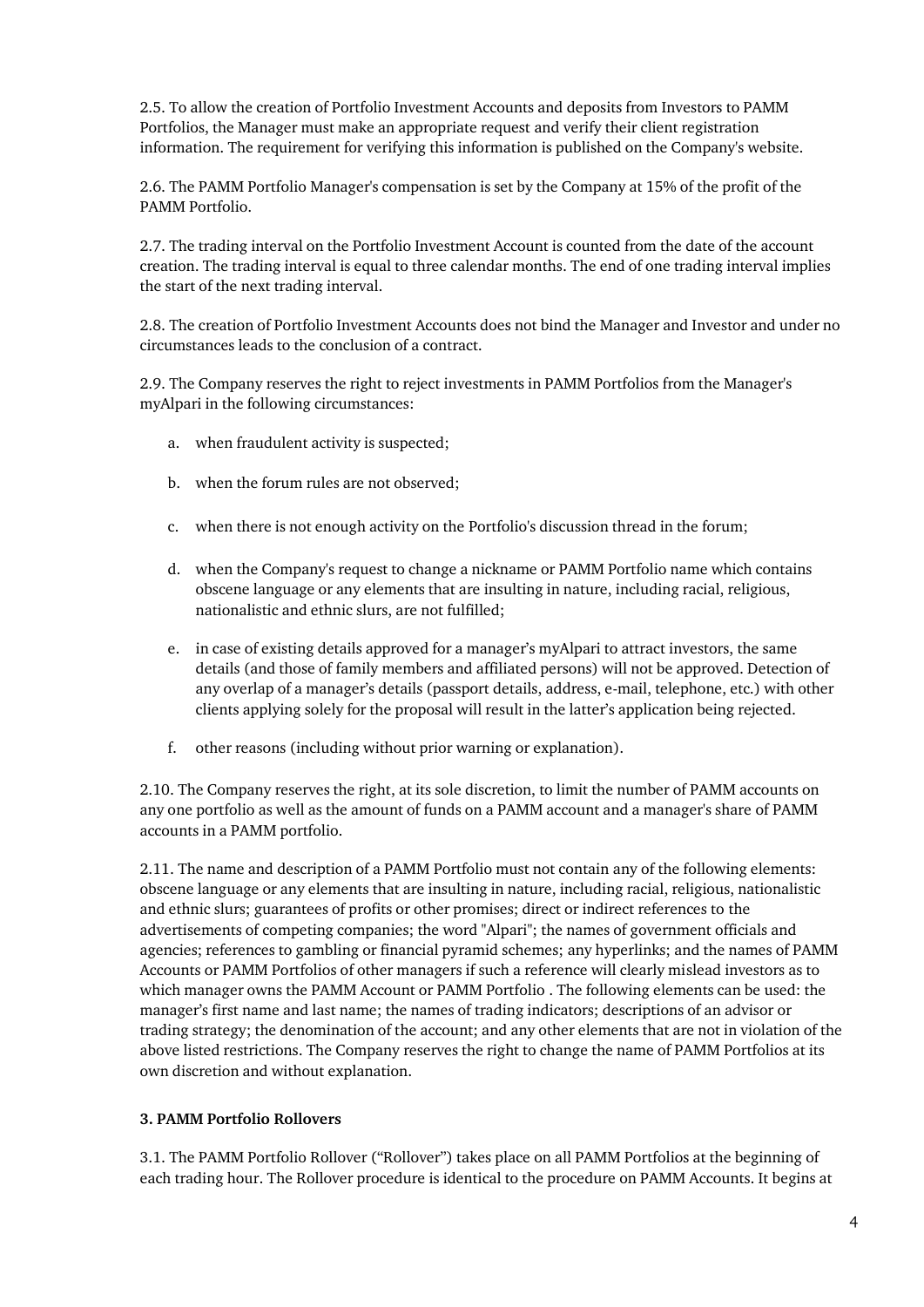00 minutes of each hour and can last for a few minutes.

3.2. A Rollover can be either Active or Idle:

- a. An Idle Rollover is used for gathering statistics and updating information on the PAMM Portfolio and Portfolio Investment Accounts;
- b. An Active Rollover is used for gathering statistics and updating information on the PAMM Portfolio and Portfolio Investment Accounts, calculating and paying compensation to the Manager and Partners, and executing deposit and withdrawal requests.

3.3. The type of Rollover (Active or Idle) is determined by the Manager. A PAMM Account must have at least one Active Rollover per day.

3.4. If as a result of a technical malfunction a Rollover does not occur, the missed Rollover will take place at the beginning of the next hour after the malfunction has been fixed.

# <span id="page-4-0"></span>**4. Deposit of Funds to the Portfolio Investment Account**

4.1. A request must be submitted in myAlpari to deposit funds to a Portfolio Investment Account.

4.2. Upon submitting the request to deposit funds, the corresponding sum will be debited from the Investor's Transitory Account in myAlpari. If the deposit currency of the Investment Account and the Transitory Account are not the same, the deposit will be converted using the Company's exchange rate.

4.3. Upon submitting the request to deposit funds, the request execution time is fixed. The request will be executed during the next suitable Active Rollover. Deposit requests are processed every hour, with the exception of the rollover at 00:00 EET, while taking into account the Rollover threshold set by the Manager.

4.4. An Investor cannot cancel a request to deposit funds once it has been submitted.

4.5. When a request to deposit funds is submitted, it will be processed during the next Rollover at the current share price.

4.6. In the case that funds are debited from the Investor's Transitory Account and the deposit is not made for any reason, it will be made at the next Rollover, once normal service has resumed.

4.7. In the case that the request to deposit funds for any reason is not fulfilled, it will be completed at the next Rollover, once normal service has resumed.

4.8. In the case that the request to deposit funds for any reason is not fulfilled, the share price for the request will be in accordance with the share price at the Rollover in which the request is fulfilled, once normal service has resumed.

4.9. The Company can cancel a deposit request if a PAMM Account forming part of a PAMM Portfolio is temporarily blocked from non-trading operations.

#### <span id="page-4-1"></span>**5. Withdrawing Funds from the Portfolio Investment Account**

5.1. A request must be submitted in myAlpari to withdraw funds from a Portfolio Investment Account.

5.2. Funds withdrawn from the Investment Account will be transferred to the Investor's Transitory Account in myAlpari in the deposit currency of the Portfolio Investment Account.

5.3. After executing a request to withdraw funds from an Investment Account, the remaining Balance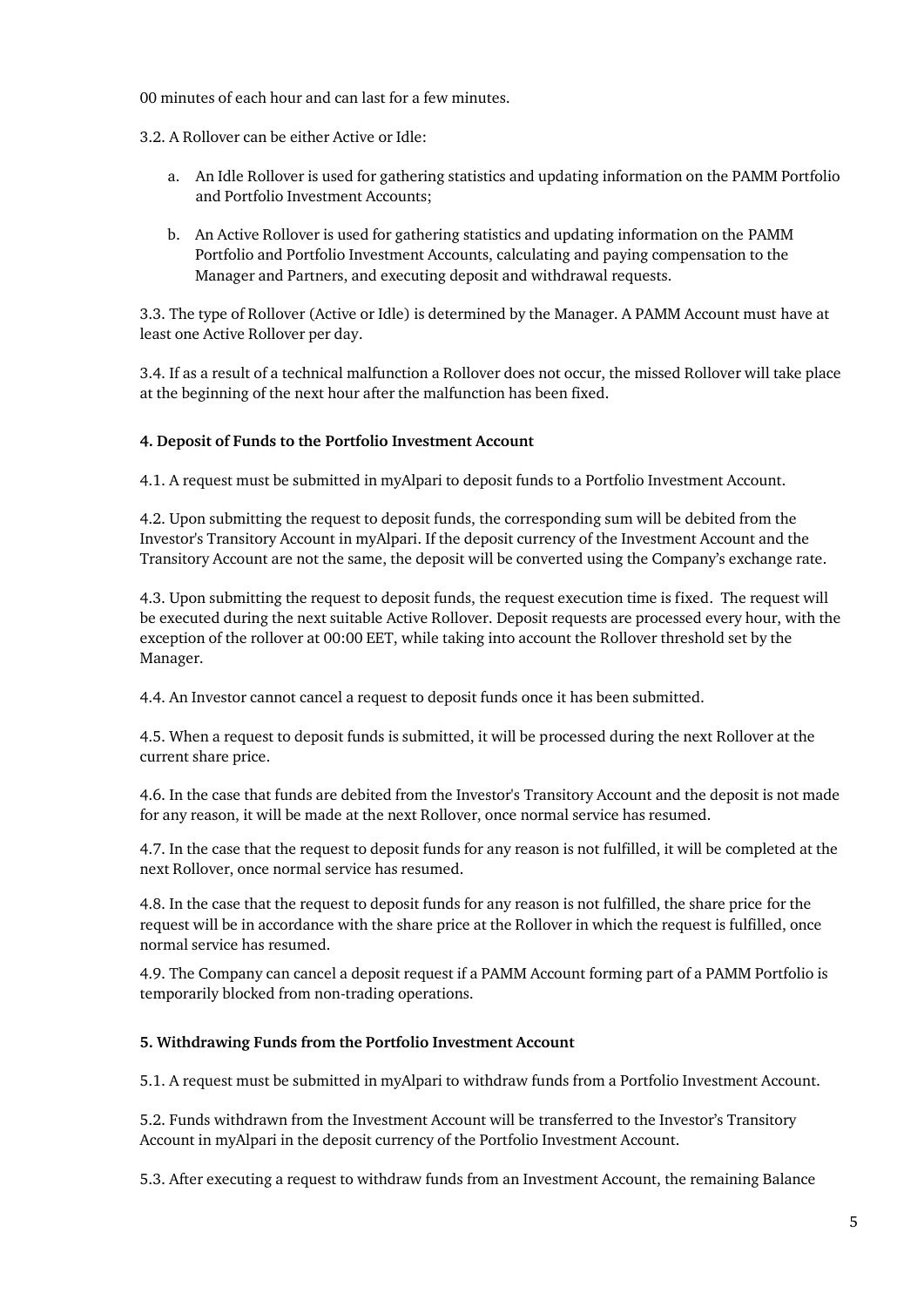must be above the minimum Balance.

5.4. In order to withdraw all funds, the Investor must submit a request to close the Portfolio Investment Account.

5.5. Upon submitting the request to withdraw funds, the request execution time is fixed. The request will be executed during the next suitable Active Rollover with the exception of the Rollover 00:00 EET.

5.6. When a request to withdraw funds or close an Investment Account is submitted, it will be processed during the next Active Rollover (based on the settings in the Manager's Request Planner) at the current share price (at Rollover, not at the time the request is submitted).

5.7. In the case that a request to withdraw funds is not fulfilled for any reason it will be completed at the next Rollover, once normal service has resumed. The share price will be price at the Rollover in which the request is actually fulfilled.

5.8. An Investor cannot cancel a request to withdraw funds once it has been submitted.

5.9. Managers can change the time when an active request to withdraw funds or close an account will be processed, but only to an earlier time.

5.10. The Company can cancel a request to withdraw funds if non-trading operations are temporarily blocked on a PAMM Account forming part of the PAMM Portfolio.

5.11. If a request to withdraw funds from a PAMM Portfolio is submitted and the amount requested exceeds the available funds, an application for the withdrawal of all or part of the funds from a PAMM Account (which is part of the Portfolio) will be made automatically at the PAMM Portfolio rollover, starting with the biggest sum until there are enough funds to fulfil the request in full. Requests for withdrawals from PAMM Accounts are calculated at 1.1 (the insufficient funds +10%). Requests for withdrawals from PAMM Portfolios will be processed at the next rollover when there are enough available funds in the Portfolio to fulfil the request.

5.12. In the event that an unfulfilled request to withdraw funds from the Portfolio appears, whose amount exceeds that of the available funds, all unfulfilled deposit requests to PAMM Accounts will be cancelled at the next Rollover.

#### <span id="page-5-0"></span>**6. Calculations and Transfers on PAMM Portfolios and Investment Accounts**

6.1. The Balance of a Portfolio Investment Account is calculated according to the following rules:

- a. every deposit of funds shall increase the Balance by the sum deposited;
- b. every withdrawal of funds shall decrease the Balance by the sum withdrawn if the account Equity level is greater than or equal to the Balance;
- c. at the end of a Trading Interval, after compensation has been paid, the Balance of the Portfolio Investment Account becomes equal to the Equity of the Investment Account.

6.2. The Equity of a Portfolio Investment Account ("Equity") is calculated according to the following rules:

- a. every trading operation on the Portfolio Investment Account increases/decreases Equity by the profit/loss on that operation;
- b. payment of the Manager's compensation decreases the Equity by the amount of the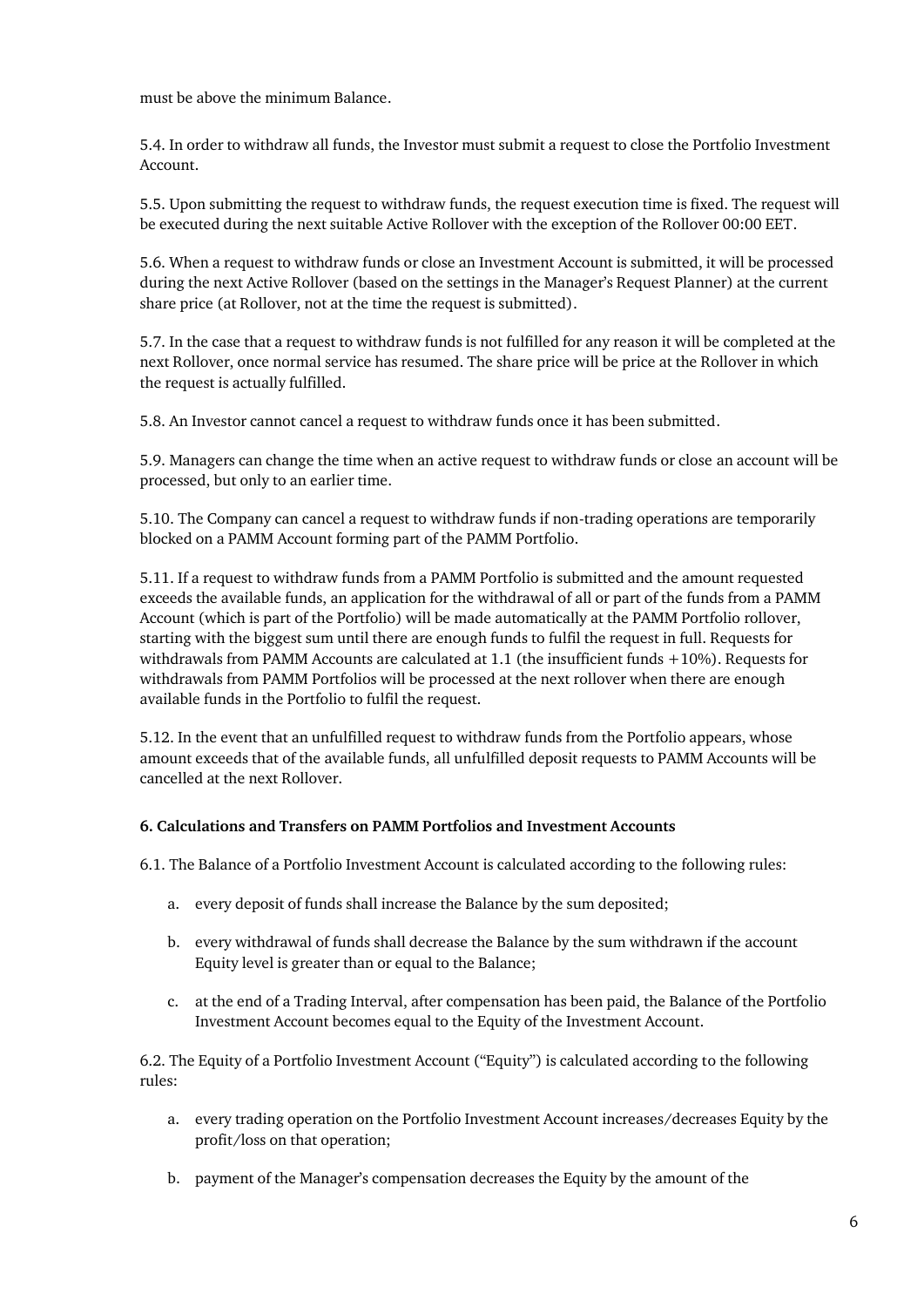compensation;

- c. every deposit of funds increases Equity by the sum deposited;
- d. every withdrawal of funds decreases Equity by the sum withdrawn.

6.3. The Manager's Share of Profit is calculated by the Company using the following formula:

(equity – balance)  $* 15 / 100$ ,

where

equity – Equity of the Portfolio Investment Account; balance – Balance of the Portfolio Investment Account.

When the results are positive, the Manager's Share of Profit is paid in the following cases:

- a. at the end of a Trading Interval on the Portfolio Investment Account;
- b. when a partial withdrawal of funds is made from the Investment account (the Manager is paid a percentage of the compensation based on the amount withdrawn);
- c. a Portfolio Investment Account is closed;
- d. the PAMM Portfolio is liquidated.

6.4. The following rules apply to calculations on PAMM Portfolios:

- a. If the Manager's compensation is calculated as being between 0 and 0.01, it will be rounded up to 0.01, and this amount will be transferred from the Investor's Investment Account in the currency in which the PAMM Portfolio is denominated.
- b. If a Partner earns less than 0.01 in compensation, the Partner's compensation will be rounded down to 0.
- c. If the total amount of compensation on the PAMM Portfolio is 1 USD (or the equivalent in EUR or RUR) or less, compensation will not be paid out or recalculated.

#### <span id="page-6-0"></span>**7. Obligations of the Manager, Investor and Manager's Partner**

7.1. The Manager, Investor, and Partner guarantee to:

- a. hold all responsibility for compliance with relevant legislation, including, but not limited to, legislation related to currency, tax and other laws of the country of residence, including full responsibility for the management of Investors' accounts;
- b. provide true and accurate information when registering as a Company Client and when completing all documents related to these Regulations;
- c. to be completely and fully aware of and understand the meaning, terms and conditions of all accepted Company Regulatory Documents;
- d. to fully understand the consequences of one's actions in the enforcement of these Regulations.

7.2. Should this guarantee be breached, the Manager agrees to resolve disputes and settle the complaints of third parties resulting from his/her management of Investors' accounts at his/her own expense and using his/her own authority.

7.3. The Manager, Investor and Partner agree to keep access passwords to the trading platform and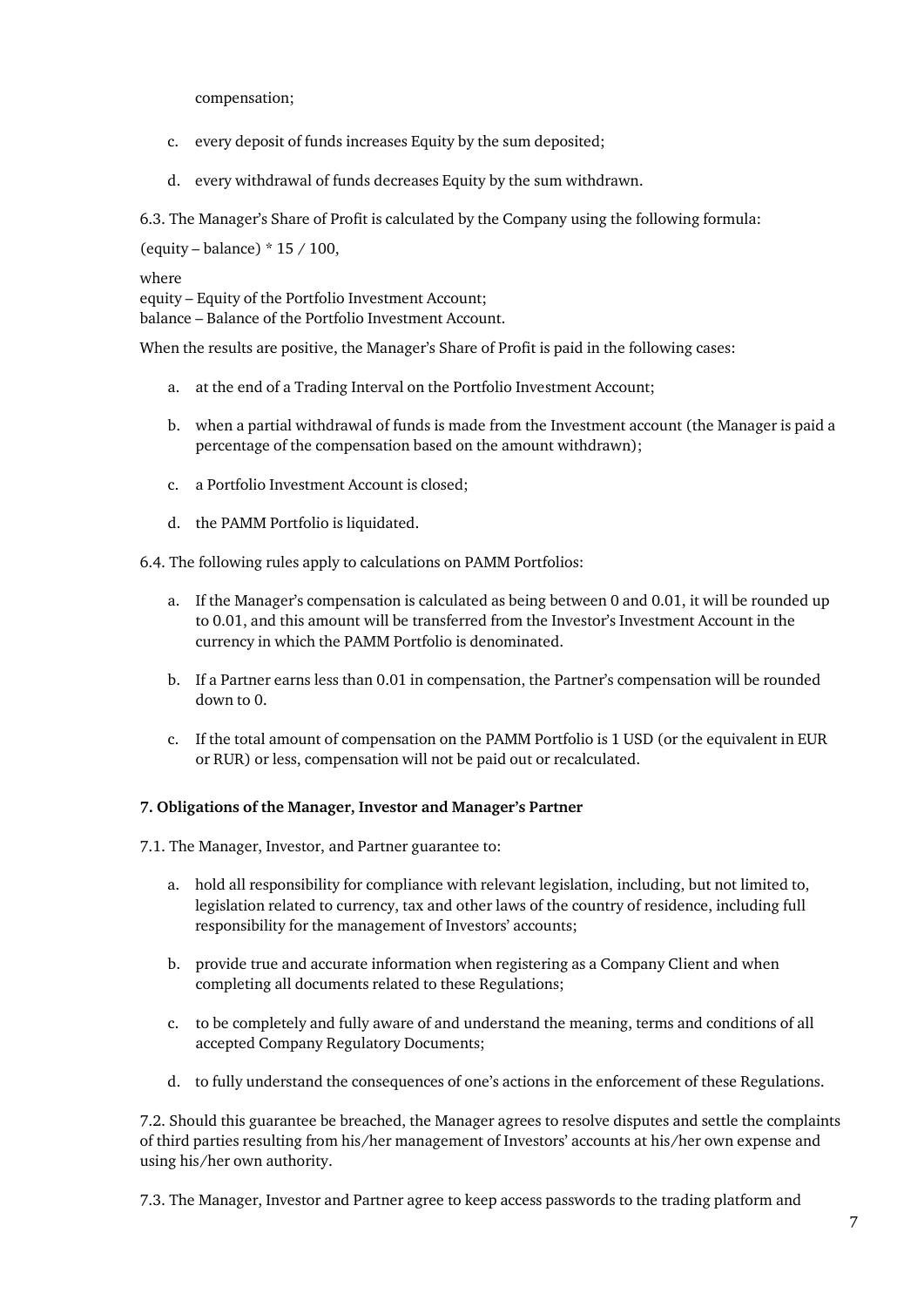myAlpari secure and confidential, and do not have the right to disclose these passwords to third parties, with the exception of the Manager's Partners, who may be given access to the Trading platform for the purpose of undertaking investment activities on the PAMM Portfolio. All actions related to the fulfillment of these Regulations and/or usage of login and password are considered executed by the holder of said information. The Company does not bear responsibility for the unauthorized use of registration data by third parties.

7.4. The Manager, Investor and Partner do not have the right to:

- a. assume responsibility on behalf of the Company or put the Company under any obligations;
- b. use the Company's brand name and/or trademark;
- c. publish or assist in any publications related to the Company in mass media, publish or distribute any articles and letters related to the Company or assist in the writing of such articles and letters in any newspapers, magazines and other periodicals, Internet blogs and forums without the Company's permission;
- d. make any guarantees and/or promises, or make any claims in relation to any payments on behalf of the Company or using the brand name and/or trademark of the Company;
- e. perform any other actions that may cause any damage to the Company or raise any complaints directed towards the Company by third parties.

7.5. If lawsuits or complaints are filed against the Company as a result of the Manager's failure to comply with these Regulations, all losses suffered by the Company shall be fully compensated by the Manager.

## <span id="page-7-0"></span>**8. PAMM Portfolio Liquidation**

8.1. The liquidation of a PAMM Portfolio leads to the liquidation of all Portfolio Investment Accounts within the PAMM Portfolio.

8.2. The Manager can initiate a PAMM Portfolio's liquidation by making a liquidation request in myAlpari.

8.3. The Company can initiate a PAMM Portfolio's liquidation. All open positions on PAMM Accounts within the Portfolio will be closed.

8.4. The Company reserves the right to liquidate a PAMM Portfolio in the following cases:

- a. The level of return, as shown in the monitoring, has dropped to -95% or lower for 24 rollovers in a row. If this happens, the PAMM Portfolio will be liquidated automatically.
- b. The level of return, as shown in the PAMM Portfolio monitoring, has remain unchanged for 100 consecutive trading days, indicating the absence of investment activity on the account. If this happens, the PAMM Portfolio will be closed automatically.
- c. There is suspicion of fraud. If this is the case, the Manager will be given prior warning about their account being liquidated.
- d. The Manager has failed to adhere to the rules of the Company forum. If this is the case, the Manager will be given prior warning about their account being liquidated.
- e. The manager has failed to respond to queries in their personal thread in the Company forum in a timely fashion. If this is the case, the Manager will be given prior warning about their account being liquidated.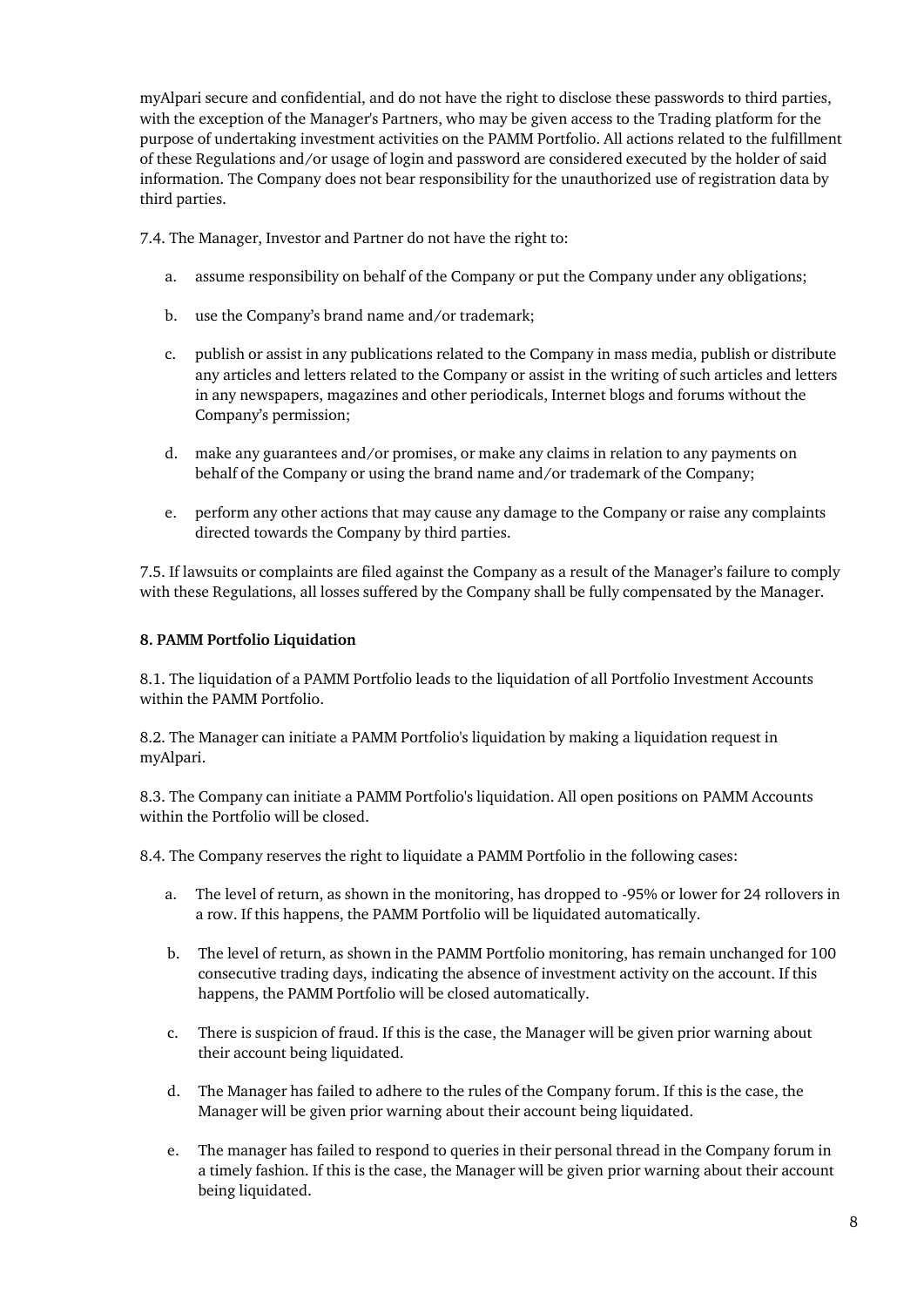- f. The Manager has used obscene language or any elements that are insulting in nature, including racial, religious, nationalistic and ethnic slurs in the name of their PAMM Portfolio or their nickname.
- g. For other reasons. The manager may or may not receive prior warning and explanation.

8.5. A request to liquidate a PAMM Portfolio is fulfilled during the next Rollover. The remaining net equity of investors and the Manager is automatically transferred to their transitory accounts.

#### <span id="page-8-0"></span>**9. Portfolio Investment Account Expiration**

9.1. Company policy regarding the expiration of investment accounts is as follows:

- a. Investment accounts with a positive balance will never expire.
- b. Investment accounts with a balance of zero will be moved to the archive. Archived accounts may not be restored.

9.2. Investors may close their investment accounts at any time.

## <span id="page-8-1"></span>**10. Effective Duration and Amendments**

10.1. These Regulations come into force for Company Clients the moment they are accepted in myAlpari and cease to be in effect the moment the Client Agreement is terminated.

10.2. The Client acknowledges that the Company has a right to introduce amendments to the provisions of these Regulations at any time having given the Client written notification about the planned changes 3 (three) calendar days in advance. Such amendments shall come into force and are binding for the Client on the date specified in the notification.

10.3. For the purpose of these Regulations the following means of communication are considered to constitute written notification:

- a. email;
- b. an announcement on the Company's website.

# <span id="page-8-2"></span>**11. Risks**

11.1. The Company does not guarantee profit. The positive trading results a portfolio in the past do not guarantee positive trading results of a portfolio in the future.

11.2. The Manager, Investor and Partners accept responsibility for possible financial losses such as direct losses or lost profit resulting from the following risks:

- a. the risk that the Manager does not possess the necessary qualifications or knowledge required to manage Investors' funds;
- b. the risk that the Manager may not observe Investors' interests or may carry out fraudulent operations in relation to Investors' funds;
- c. the risk that the Manager may lose control over the PAMM Portfolio;
- d. the risk that third parties may gain access to the management of the PAMM Portfolio;
- e. the risk that the Manager, Investor or Partner may misunderstand or misinterpret the